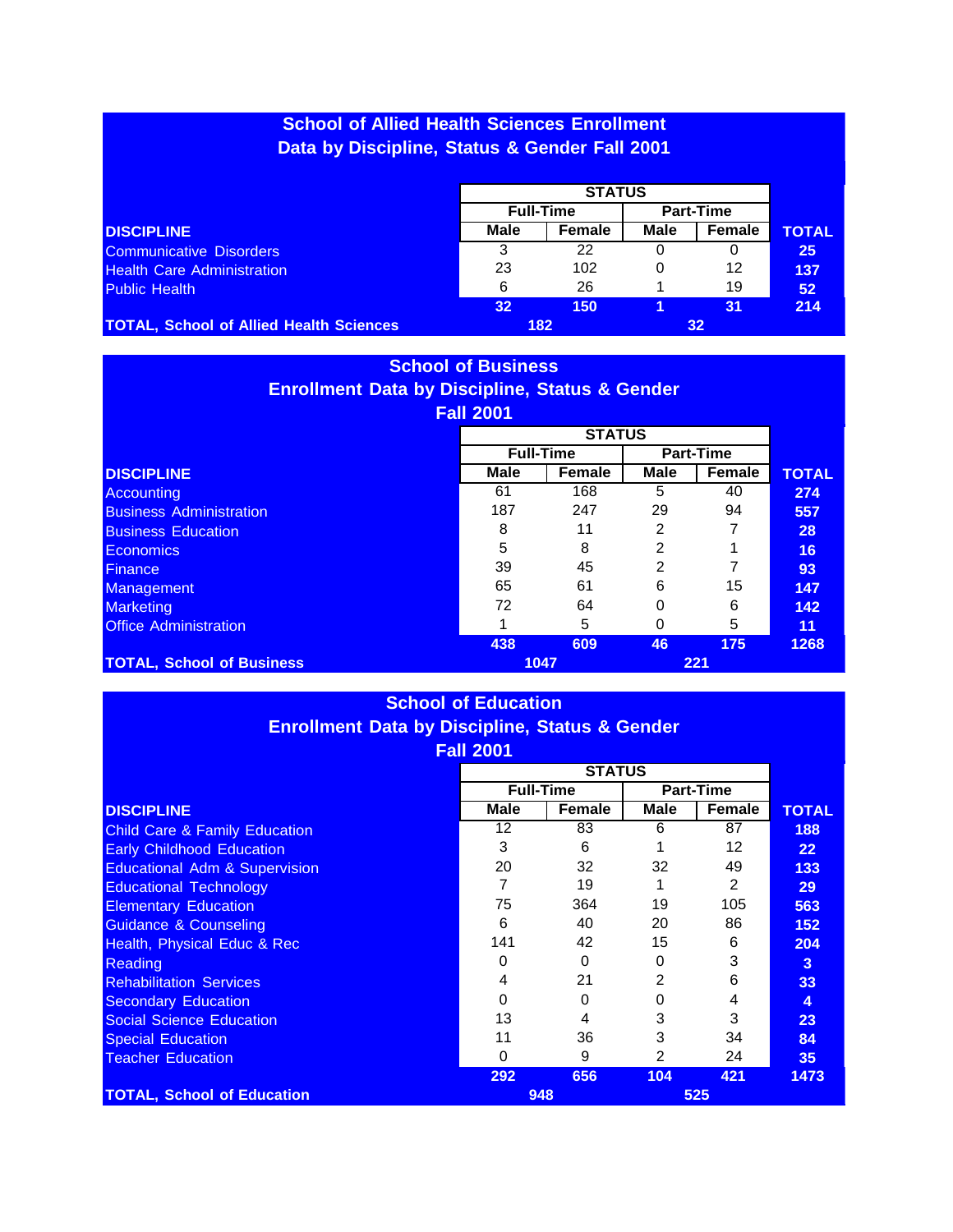| <b>School of Engineering</b><br><b>Enrollment Data by Discipline, Status &amp; Gender</b><br><b>Fall 2001</b> |                                      |        |      |        |              |  |
|---------------------------------------------------------------------------------------------------------------|--------------------------------------|--------|------|--------|--------------|--|
| <b>STATUS</b>                                                                                                 |                                      |        |      |        |              |  |
|                                                                                                               | <b>Full-Time</b><br><b>Part-Time</b> |        |      |        |              |  |
| <b>DISCIPLINE</b>                                                                                             | <b>Male</b>                          | Female | Male | Female | <b>TOTAL</b> |  |
| <b>Civil Engineering Computer</b>                                                                             | 25                                   | 4      | 4    |        | 33           |  |
| <b>Engineering Telecommunication</b>                                                                          | 71                                   | 36     | 8    |        | 116          |  |
| <b>Engineering</b>                                                                                            | 6                                    |        | 3    | 0      | 10           |  |
|                                                                                                               | 102                                  | 41     | 15   |        | 159          |  |
| <b>TOTAL, School of Engineering</b>                                                                           |                                      | 143    |      | 16     |              |  |

# **School of Liberal Arts Enrollment Data by Discipline, Status & Gender Fall 2001**

|                                           | <b>STATUS</b> |                  |                |                  |                   |
|-------------------------------------------|---------------|------------------|----------------|------------------|-------------------|
|                                           |               | <b>Full-Time</b> |                | <b>Part-Time</b> |                   |
| <b>DISCIPLINE</b>                         | <b>Male</b>   | Female           | <b>Male</b>    | Female           | <b>TOTAL</b>      |
| Art                                       | 46            | 26               | 5              | 3                | 80                |
| <b>Clinical Psychology</b>                | $\Omega$      | $\Omega$         | 9              | 20               | 29                |
| <b>Criminal Justice &amp; Corr Srvs</b>   | 101           | 122              | 13             | 16               | 252               |
| Criminology                               | 6             | 5                | 3              | 10               | 24                |
| English                                   | 28            | 118              | 8              | 18               | 172               |
| <b>Foreign Languages</b>                  | 2             | 3                | 0              |                  | 6                 |
| <b>History</b>                            | 32            | 21               | 6              | 2                | 61                |
| <b>Mass Communications</b>                | 90            | 121              | 12             | 21               | 244               |
| Music (Piano Performance)                 | 5             | 4                | 3              | $\Omega$         | 12                |
| <b>Music Education</b>                    | 60            | 20               | $\overline{2}$ | 6                | 88                |
| <b>Political Science</b>                  | 41            | 69               | 4              | 6                | 120               |
| Psychology                                | 47            | 197              | $\Omega$       | $\Omega$         | 244               |
| <b>Public Administration</b>              | 8             | 5                | 8              | 13               | 34                |
| <b>Public Policy &amp; Administration</b> | 4             | 10               | 4              | 14               | 32                |
| Sociology                                 | 12            | 20               | 11             | 22               | 65                |
| <b>Speech</b>                             | 14            | 65               | 2              | 2                | 83                |
| <b>Urban &amp; Regional Planning</b>      | 8             | 10               | 2              | 2                | $22 \overline{)}$ |
| <b>Urban Studies</b>                      | 4             | 7                | $\Omega$       | 5                | 16                |
|                                           | 508           | 823              | 92             | 161              | 1584              |
| <b>TOTAL, School of Liberal Arts</b>      |               | 1331             | 253            |                  |                   |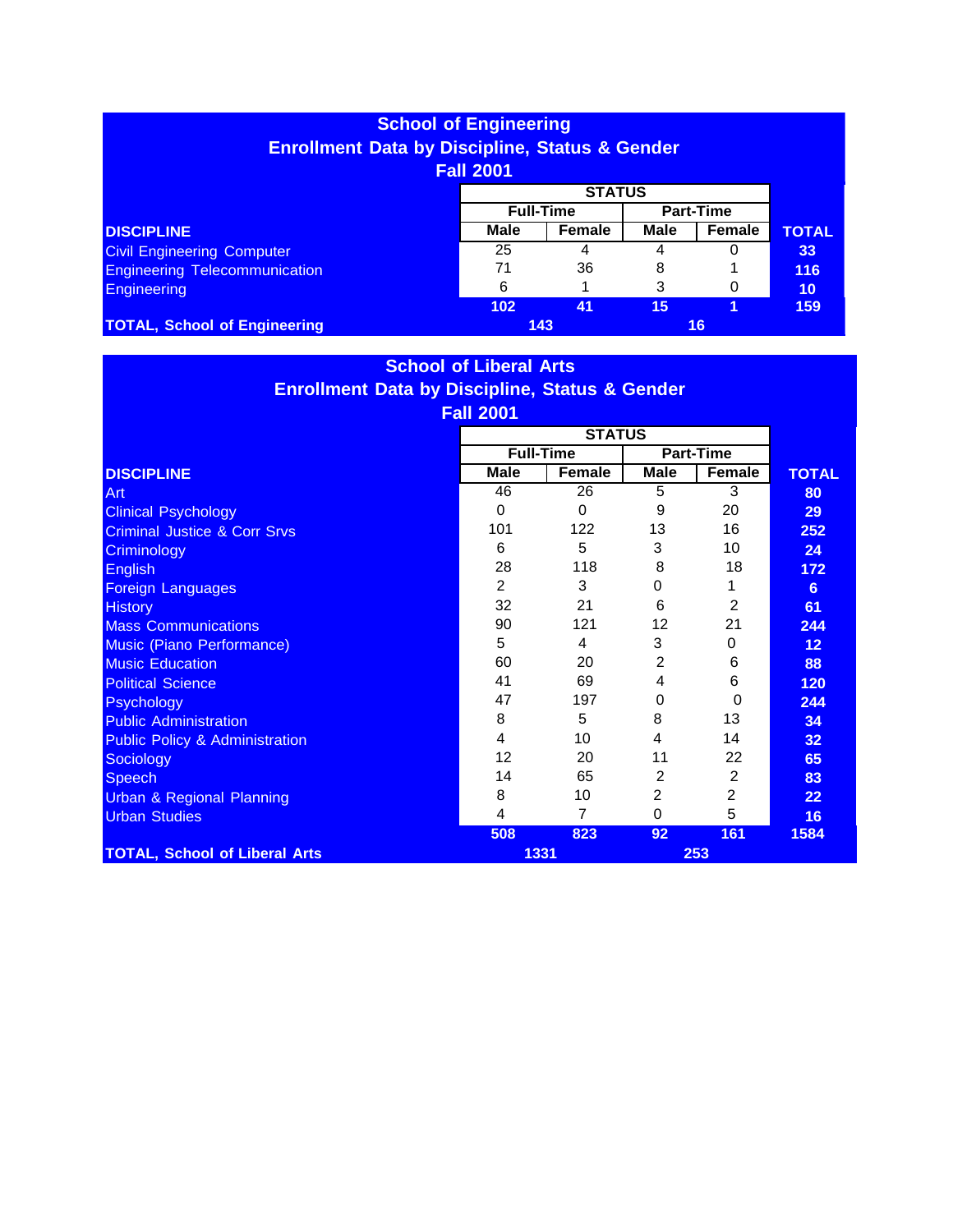# **School of Science & Technology Enrollment Data by Discipline, Status & Gender Fall 2001**

|                                                  |             | <b>Full-Time</b> |      | <b>Part-Time</b> |              |
|--------------------------------------------------|-------------|------------------|------|------------------|--------------|
| <b>DISCIPLINE</b>                                | <b>Male</b> | Female           | Male | Female           | <b>TOTAL</b> |
| <b>Biology</b>                                   | 134         | 397              | 21   | 56               | 608          |
| <b>Chemistry</b>                                 | 24          | 31               | 4    | 4                | 63           |
| <b>Computer Science</b>                          | 206         | 145              | 49   | 33               | 433          |
| <b>Environmental Science</b>                     | 4           | 3                | 13   | 15               | 35           |
| <b>Hazardous Materials Mngt</b>                  |             | 2                | 4    | 2                | 9            |
| <b>Industrial Arts Education</b>                 | 6           | $\mathcal{P}$    | 3    | 5                | 16           |
| <b>Industrial Technology</b>                     | 162         | 52               | 17   | 5                | 236          |
| <b>Mathematics</b>                               | 23          | 12               | 5    |                  | 41           |
| <b>Mathematics Education</b>                     | 10          | 13               |      | 2                | 26           |
| Meteorology                                      |             | 11               | 2    | 3                | 23           |
| <b>Physics</b>                                   | 6           |                  |      |                  | 11           |
| <b>Science Education</b>                         |             | $\Omega$         | 0    | 2                | 3            |
|                                                  | 584         | 672              | 119  | 129              | 1504         |
| <b>TOTAL, School of Science &amp; Technology</b> |             | 1256             |      | 248              |              |

#### **School of Social Work Enrollment Data by Discipline, Status & Gender Fall 2001**

|                                     | I GILLOUI |                  |             |                  |              |
|-------------------------------------|-----------|------------------|-------------|------------------|--------------|
|                                     |           |                  |             |                  |              |
|                                     |           | <b>Full-Time</b> |             | <b>Part-Time</b> |              |
| <b>DISCIPLINE</b>                   | Male      | <b>Female</b>    | <b>Male</b> | Female           | <b>TOTAL</b> |
| Social Work                         | 47        | 285              |             | 46               | 381          |
|                                     | 47        | 285              | 3           | 46               | 381          |
| <b>TOTAL, School of Social Work</b> |           | 332              |             | 49               |              |

| <b>Undecided Majors</b><br><b>Enrollment Data by Discipline, Status &amp; Gender</b><br><b>Fall 2001</b> |                  |        |             |        |              |  |
|----------------------------------------------------------------------------------------------------------|------------------|--------|-------------|--------|--------------|--|
|                                                                                                          | <b>STATUS</b>    |        |             |        |              |  |
|                                                                                                          | <b>Full-Time</b> |        |             |        |              |  |
| <b>DISCIPLINE</b>                                                                                        | <b>Male</b>      | Female | <b>Male</b> | Female | <b>TOTAL</b> |  |
| <b>Undecided Majors</b>                                                                                  | 147              | 102    | 87          | 179    | 515          |  |
|                                                                                                          | 147              | 102    | 87          | 179    | 515          |  |
| <b>TOTAL, Undecided Majors</b>                                                                           | 249              |        |             |        |              |  |